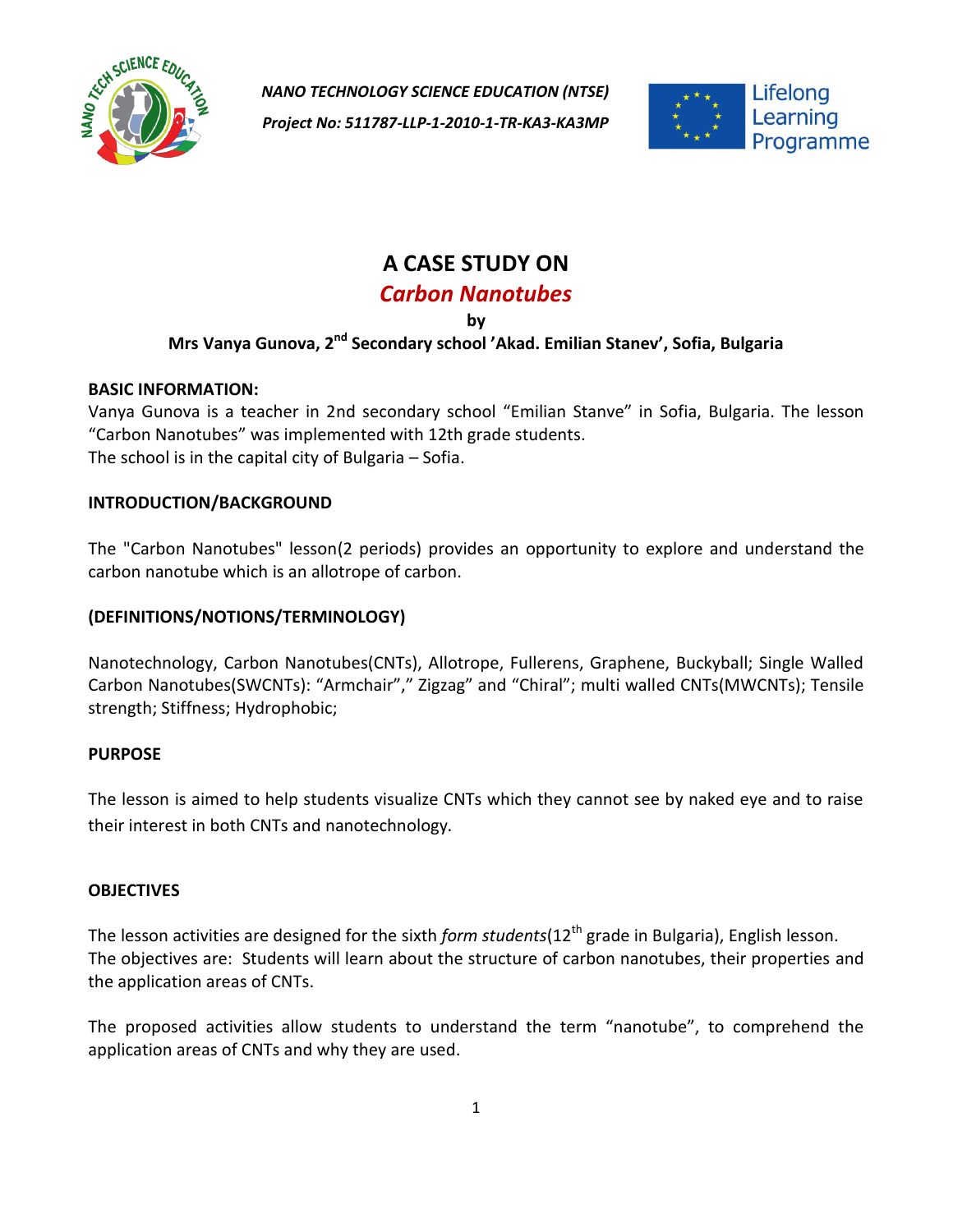

*Project No: 511787-LLP-1-2010-1-TR-KA3-KA3MP*



#### **LEARNING RESULTS**

Students learned about different types of nanotubes, the production methods and a variety of application areas. Students' interest in nanotechnology was raised.

#### **CLASSROOM MANAGEMENT & SEQUENCE OF EVENTS**

Class preparations include designing the room to watch the experiment videos and preparing a presentation(in Prezi) and the materials needed in the activities: students' guidelines, sheets of fence wire, microfiber cloth, ordinary cloth and two measurement containers with water.

*1. A brainstorming session attracts students' attention to the main topic.*

*2. The teacher asks questions preparing the students to watch the first video about spider silk explaining its properties. Then there is a discussion about the possible uses of technological replication of spider silk.*

*3. Students watch the video explaining the allotropes of carbon. They recognize carbon nanotubes as one of carbon allotropes and provide a definition.*

*4. Students watch the video explaining the production of carbon nanotubes and some of their uses.*

*5. The teacher shows pictures of different types of CNTs on the board and explains how to make their own CNTs out of the fence wire available on their desks. The teacher checks what type of nanotubes("armchair", "zigzag" or "chiral") have been designed by the students.*

*6. Students are invited to read about CNTs properties from the Student's guidelines and fill in gapped sentences projected on the board.* 

*7. Students watch an experiment video in the Virtual lab in order to recognize the water and oil absorption of materials made of CNTs. Then students discuss the amazing oil absorption property of CNTs and the possible application areas.*

*8. Students learn about other application areas of CNTs from teacher's presentation and the next animation video, explaining how they are used in computer circuits.*

9. Finally students watch a video about space elevator and discuss the importance of carbon and its allotropes in technology of the future.

**10. Evaluation is done at the end of the lesson.**

#### **RESOURCES**

Teachers' guidelines available through NTSE are used to prepare a presentation (in Prezi) with videos, text and images, aiming to ensure the smooth running of the lesson. One of the videos from the Virtual lab, section Carbon Nanotubes is also watched in class. The other one is demonstrated in front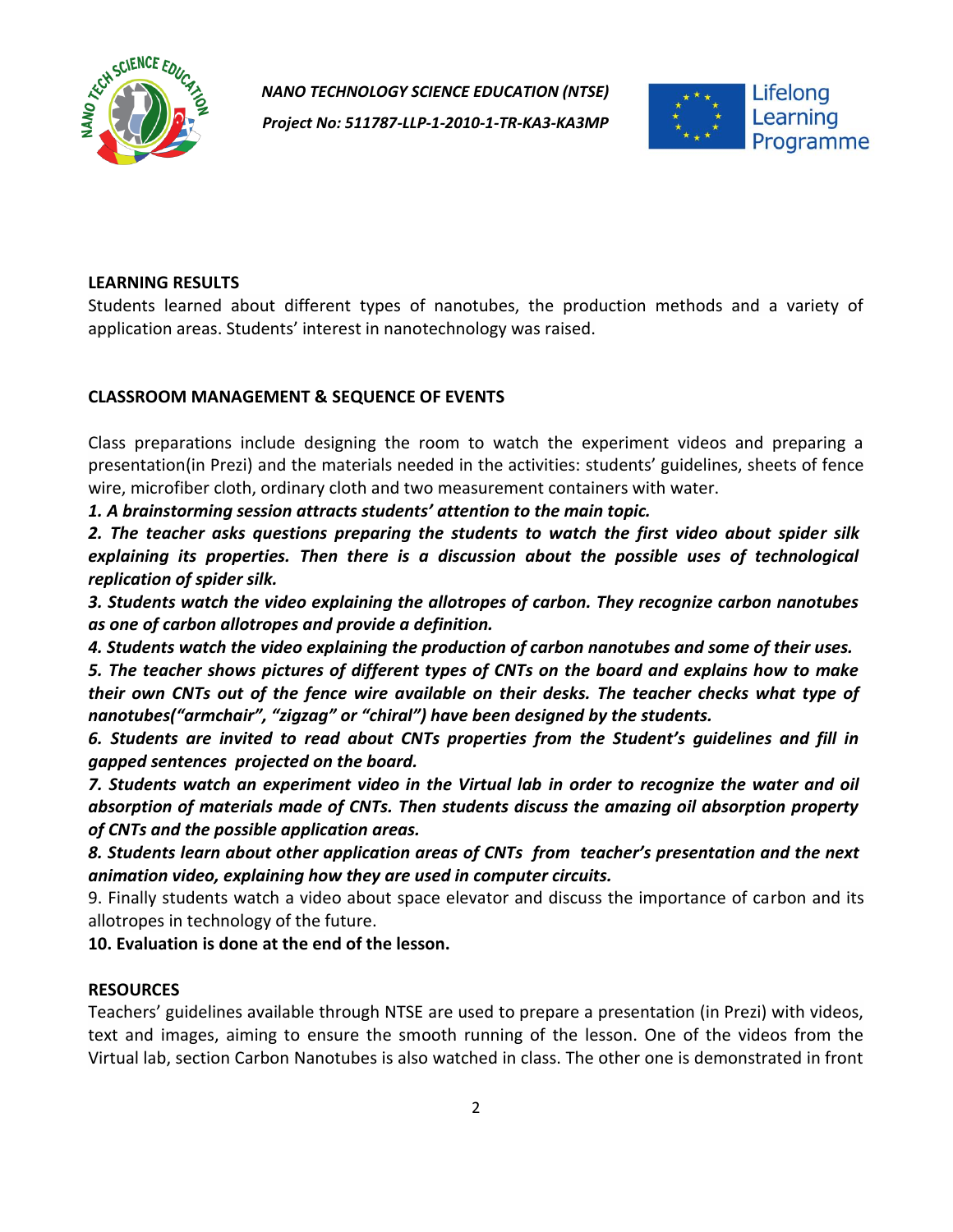

*Project No: 511787-LLP-1-2010-1-TR-KA3-KA3MP*



of the students by using the microfiber yellow cloth, the ordinary cloth and two measurement containers with water.

#### **PROCESS (ENDING)**

The lesson incorporates a variety of teaching techniques and methods, which are aimed to make students interested in the topic and involve them into solving practical problems and tasks. Brainstorming activities and class discussion are also done in the course of events.

#### **ASSESSMENT SUGESTIONS**

There is a short test that assesses what students learn from the lesson in terms of definitions and terminology, as well as physical properties. A questionnaire for students is aimed at evaluating and collecting information and suggestions on the content, usability and pedagogical effectiveness of the NTSE Project teaching materials.

#### **IMPACT ON STUDENTS**

**The students who participated in the lesson have been both satisfied from their performance and fascinated from the overall experience. The lesson raises young people's awareness of how nanotechnology can be used to improve life in the future.**

#### **STUDENTS' FEEDBACK**

#### *Expressed feedback*:

The results of the test show that students have fully comprehended the suggested concepts and terminology. Only few students have confused the properties of carbon nanotubes with those of spider silk.

The results of the questionnaire show that most of the students find the "Reading before experiment" useful and easy to understand. Only one of the students (a boy)experienced difficulty to follow the video experiment. There is another student(a girl ) who didn't find the interactive animation very useful for understanding the experiment but two thirds of the class found the animation useful. Almost all the students agreed or even strongly agreed that after watching the video and doing the suggested activities, they had a better understanding of the subject matter. Only two students (from 15) felt neutral about the statement "Assignment helped me better understand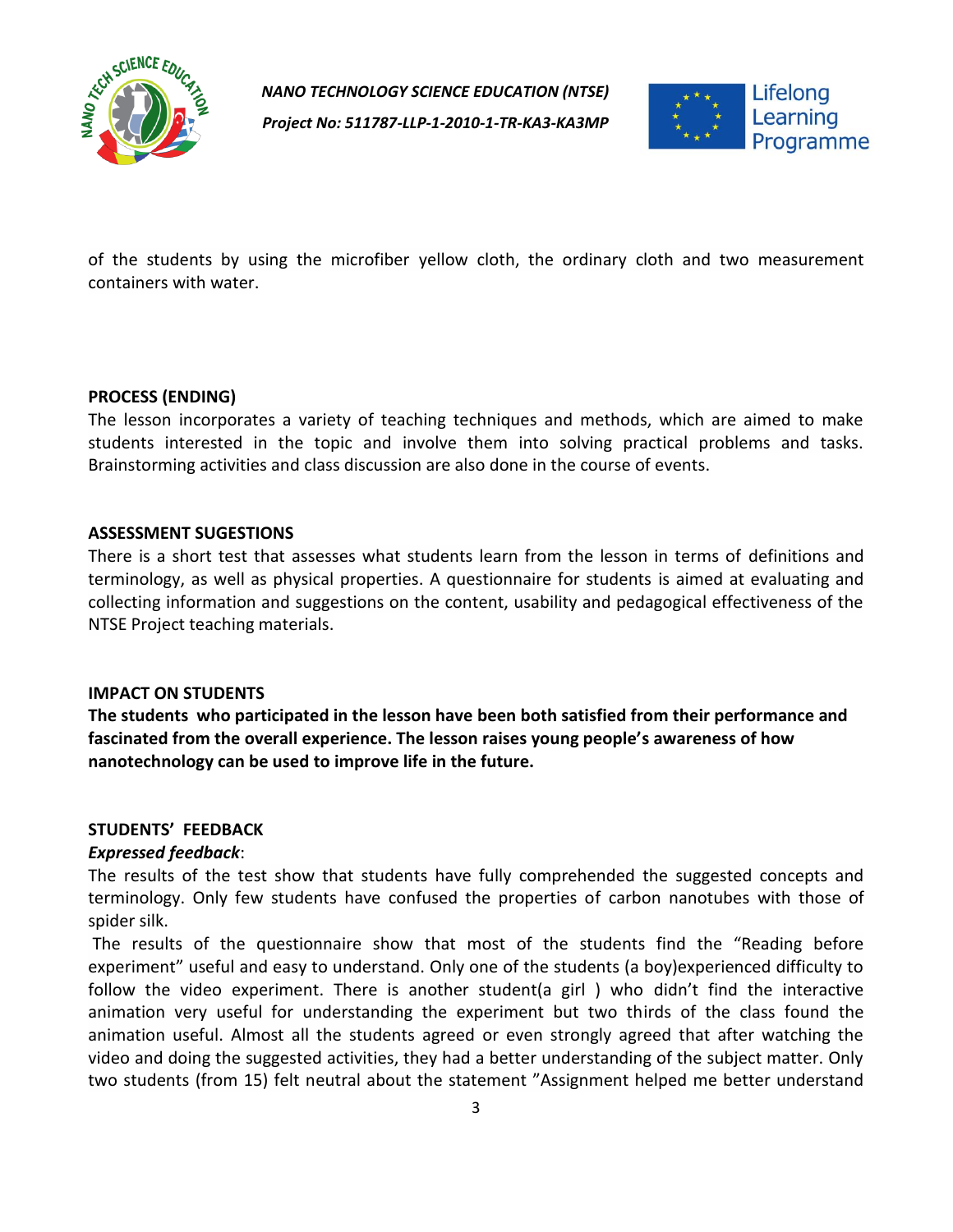

*Project No: 511787-LLP-1-2010-1-TR-KA3-KA3MP*



the subject matter." Most of the students agreed that the tests and tasks reflected the lesson content. 80 per cent of the students disagreed that the tests and tasks in this lesson were difficult. The rest 20 per cent of the class neither agreed nor disagreed. There is only one student (a girl) who didn't learn a lot in this lesson. The same girl didn't enjoy the lesson. However, the rest of the class agreed or even strongly agreed that they enjoyed doing this lesson.

#### *Processed feedback (graphical results)*:

| (Diagrams/Graphs) |  |  |
|-------------------|--|--|
|                   |  |  |
|                   |  |  |
|                   |  |  |

#### **CONCLUSION**

**The lesson provides an opportunity for upper secondary students to learn about some of the latest developments in the field of technology through the medium of English.** 

#### **References**

#### Videos

#### **Links**

| http://vlab.ntse-nanotech.eu/NanoVirtualLab/ |
|----------------------------------------------|
| http://ntse.ssai.valahia.ro/                 |
|                                              |
|                                              |
|                                              |
|                                              |